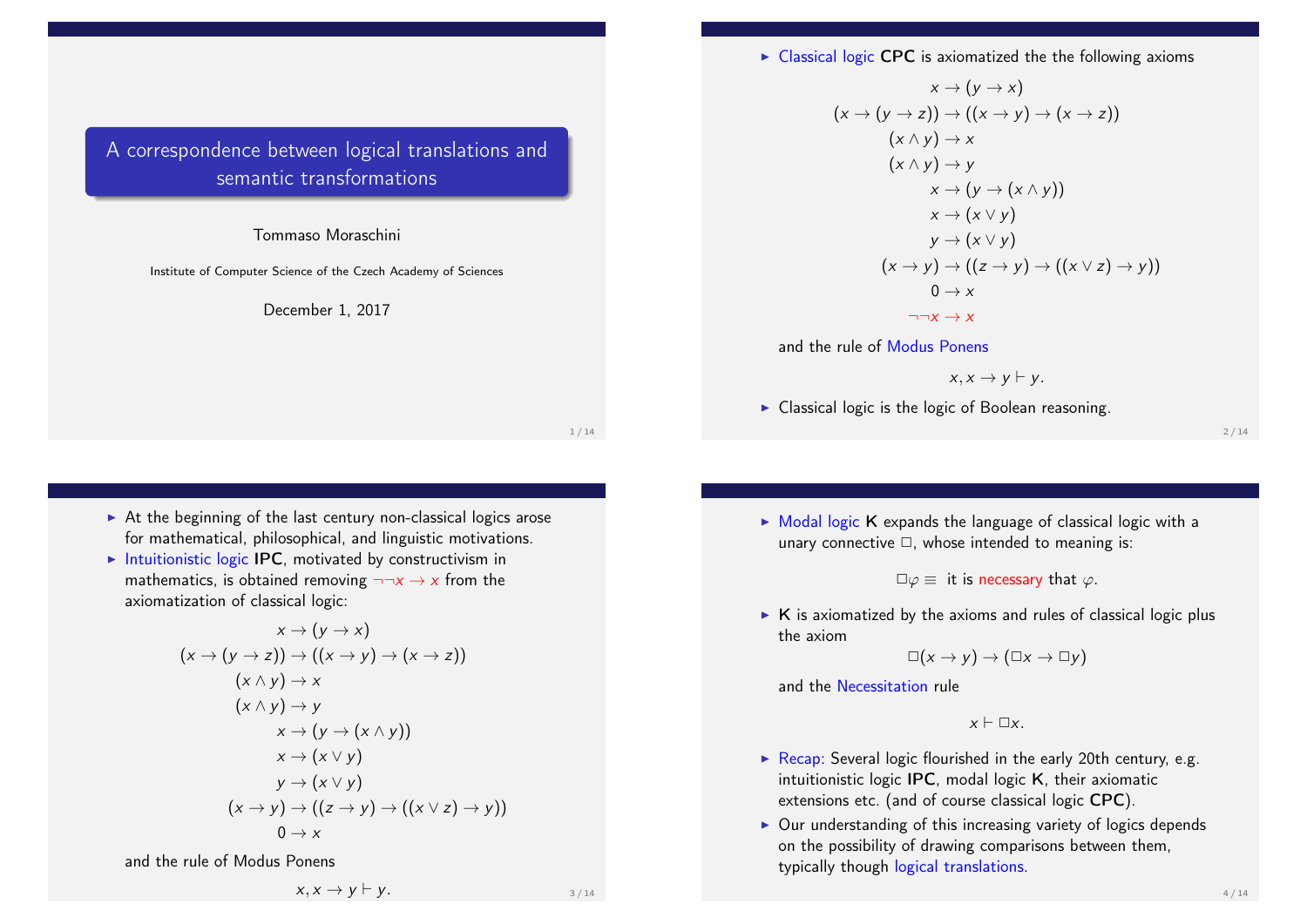# Kolmogorov's translation of CPC into IPC.

 $\blacktriangleright$  In 1925 Kolmogorov defined a double-negation translation of the formulas  $\varphi$  of <code>CPC</code> into formulas  $\varphi^\mathsf{K}$  of <code>IPC</code> as follows:

$$
x^{K} := \neg\neg x \text{ for variables } x
$$

$$
0^{K} := 0
$$

$$
(\alpha \wedge \beta)^{K} := \neg\neg(\alpha^{K} \wedge \beta^{K})
$$

$$
(\alpha \vee \beta)^{K} := \neg\neg(\alpha^{K} \vee \beta^{K})
$$

$$
(\alpha \rightarrow \beta)^{K} := \neg\neg(\alpha^{K} \rightarrow \beta^{K})
$$

$$
(\neg\alpha)^{K} := \neg(\alpha^{K})
$$

where in **IPC** we define  $\neg \varphi := \varphi \rightarrow 0$ .

 $\triangleright$  Kolmogorov's translation is logically faithful in the sense that for every set of formulas  $\Gamma \cup {\emptyset}$ .

$$
\Gamma \vdash_{\mathsf{IPC}} \varphi \Longleftrightarrow \Gamma^{\mathsf{K}} \vdash_{\mathsf{CPC}} \varphi^{\mathsf{K}}.
$$

5 / 14

## Semantic dual of Kolmogorov's translation

 $\blacktriangleright$  The algebraic semantics of CPC are Boolean algebras, i.e. algebras  $\mathbf{A} = \langle A, \wedge, \vee, \neg, 0, 1 \rangle$  such that  $\langle A, \wedge, \vee, 0, 1 \rangle$  is a bounded distributive lattice such that

 $a \vee \neg a = 1$  and  $a \wedge \neg a = 0$ , for all  $a \in A$ .

 $\triangleright$  The algebraic semantic of **IPC** are Heyting algebras, i.e. algebras  $\mathbf{A} = \langle A, \wedge, \vee, \to, 0, 1 \rangle$  such that  $\langle A, \wedge, \vee, 0, 1 \rangle$  is a bounded (distributive) lattice and

 $a \wedge b \leq c \Longleftrightarrow a \leq b \rightarrow c$ , for all  $a, b, c \in A$ .

 $\triangleright$  Kolmogorov's translation of **IPC** into CPC has a semantic dual, i.e. the transformation

| Reg: HA → BA                                                                                     |
|--------------------------------------------------------------------------------------------------|
| $A \mapsto \text{Reg}(A) := \langle \text{Reg}(A), \land, \Box, \neg, 0, 1 \rangle$              |
| where $\text{Reg}(A) = \{a \in A : \neg \neg a = 1\}$ and $a \sqcup b := \neg \neg (a \lor b)$ . |

# Gödel's translation of IPC into S4.

 $\triangleright$  One of the most important axiomatic extension of the modal logic K is the system S4 obtained adding the axioms

 $\Box x \rightarrow x \equiv$  if  $\varphi$  is necessary, then it hlolds

- $\Box x \rightarrow \Box \Box x \equiv$  if  $\varphi$  is necessary, then it is necessarily so.
- $\blacktriangleright$  In 1933 Gödel defined a translation of IPC into S4 as follows:

 $x^{\mathsf{G}} \coloneqq \neg \Box x$  for variables  $x$  $0^{\mathsf{G}} \coloneqq 0$  $(\alpha\wedge\beta)^\mathsf{G} \coloneqq \alpha^\mathsf{G} \wedge \beta^\mathsf{G}$  $(\alpha\vee\beta)^{\mathsf{G}}\coloneqq\alpha^{\mathsf{G}}\vee\beta^{\mathsf{G}}$  $(\alpha \to \beta)^G \coloneqq \Box(\alpha^G \to \beta^G).$ 

 $\triangleright$  Gödel's translation is logically faithful:

$$
\varGamma\vdash_{\mathsf{IPC}}\varphi\Longleftrightarrow\varGamma^{\mathsf{G}}\vdash_{\mathsf{S4}}\varphi^{\mathsf{G}}.
$$

6 / 14

### Semantic dual of Gödel's translation

 $\triangleright$  The algebraic semantics of S4 are interior algebras, i.e. algebras  $\mathbf{A} = \langle A, \wedge, \neg, \vee, \Box, 0, 1 \rangle$  such that  $\langle A, \wedge, \vee, \neg, 0, 1 \rangle$  is a Boolean algebra and  $\Box$  is an interior operator such that

 $\square(a \wedge b) = \square a \wedge \square b$  and  $\square 1 = 1$ , for all  $a, b \in A$ .

 $\triangleright$  Gödel's translation of IPC into S4 has a semantic dual, i.e. the transformation

 $\mathsf{Op} : \mathsf{IA} \to \mathsf{HA}$ 

$$
\textbf{\textit{A}} \mapsto \text{Op}(\textbf{\textit{A}}) \coloneqq \langle \text{Op}(\textbf{\textit{A}}), \wedge, \vee, \multimap, 0, 1 \rangle
$$

where  $Op(\mathbf{A}) = \{a \in A : \square a = a\}$  and  $a \multimap b := \square(a \rightarrow b).$ 

 $\triangleright$  Recap: Kolmogorov and Gödel's logic translations correspond to semantics transformations in the reverse direction:

$$
(\cdot)^K : \text{CPC} \to \text{IPC}
$$
 and Reg: HA  $\to$  BA  
 $(\cdot)^G : \text{IPC} \to \text{S4}$  and Op: IA  $\to$  HA.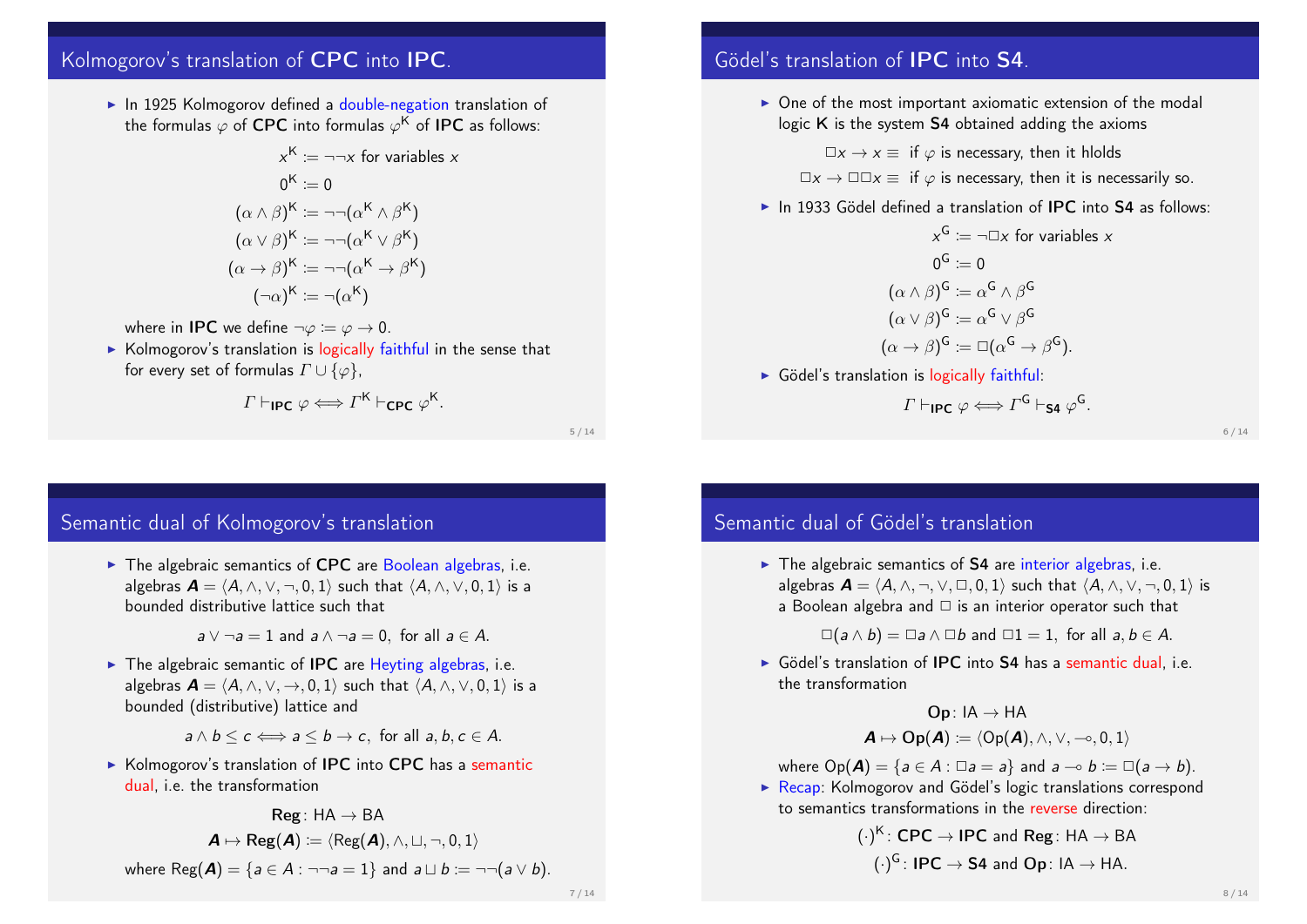## Adjoint Functors

 $\blacktriangleright$  The semantic transformations, dualizing Kolmogorov and Gödel's translations, are special instances of the following:

### Definition

A pair of functors  $\mathcal{F}: X \longleftrightarrow Y: \mathcal{G}$  is an adjunction if there is a pair of natural transformation  $\eta: 1_X \to \mathcal{GF}$  and  $\epsilon: \mathcal{FG} \to 1_Y$  such that

$$
1_{\mathcal{G}(\mathbf{B})} = \mathcal{G}(\epsilon_{\mathbf{B}}) \circ \eta_{\mathcal{G}(\mathbf{B})} \text{ and } 1_{\mathcal{F}(\mathbf{A})} = \epsilon_{\mathcal{F}(\mathbf{A})} \circ \mathcal{F}(\eta_{\mathbf{A}}).
$$

for every  $A \in X$  and  $B \in Y$ .

- In this case F is left adjoint to G and G right adjoint to F.
- $\triangleright$  Under the identification right adjoints = semantic transformations, proving the equivalence

logical translations  $\equiv$  semantic transformations amounts to find a syntactic description of right adjoints.

9 / 14

# Compatible Equations

### Definition

Let X be a class of algebras of language  $\mathscr{L}_X$  and  $\mathscr{L} \subset \mathscr{L}_X$ . A set of equations  $\theta$  in one variable is compatible with  $\mathscr L$  in X if for every *n*-ary operation  $\varphi \in \mathscr{L}$  we have that:

 $\theta(x_1) \cup \cdots \cup \theta(x_n) \vDash_{\mathsf{X}} \theta(\varphi(x_1, \ldots, x_n))$ 

For every  $A \in X$ , we let  $A(\theta, \mathcal{L})$  be the algebra of type  $\mathcal{L}$ with universe

$$
A(\theta,\mathscr{L})=\{a\in A:\boldsymbol{A}\vDash\theta(a)\}
$$

equipped with the restriction of the operations in  $\mathscr L$ .

 $\triangleright$  We obtain a functor

$$
\theta_{\mathscr{L}}\colon \mathsf{X}\to \mathbb{I}\{\textbf{A}(\theta,\mathscr{L}) : \textbf{A}\in \mathsf{X}\}.
$$

## Matrix powers with infinite exponents

- In Let X be a class of similar algebras and  $\kappa > 0$  be a cardinal.
- **Consider the language**  $\mathcal{L}_X^{\kappa}$  **whose** *n***-ary operations are the**  $\kappa$ -sequences

 $\langle t_i : i < \kappa \rangle$  where each  $t_i$  is a term of X in variables  $\vec{x}_1, \ldots, \vec{x}_n$ .

### Definition

Given  $A \in X$ , let  $A^{[\kappa]}$  be the  $\mathscr{L}^{\kappa}_{X}$ -algebra with universe  $A^{\kappa}$  s.t.

$$
\langle t_i : i < \kappa \rangle^{\mathbf{A}^{[\kappa]}}(\vec{a}_1, \ldots, \vec{a}_n) = \langle t_i^{\mathbf{A}}(\vec{a}_1/\vec{x}_1, \ldots, \vec{a}_n/\vec{x}_n) : i < \kappa \rangle.
$$

The  $\kappa$ -th matrix power of X is the class

$$
X^{[\kappa]}:=\mathbb{I}\{\boldsymbol{A}^{[\kappa]}:\boldsymbol{A}\in X\}.
$$

► This construction extends to a functor  $[\kappa]: X \rightarrow X^{[\kappa]}$ .

10 / 14

# Logical description of right adjoints

- $\blacktriangleright$  It turns out that, among quasi-varieties, right adjoints admit a syntactic/logical description.
- $\triangleright$  More precisely, we have the following:

#### Theorem

Let X and Y be quasi-varieties.

1. For every non-trivial right adjoint

 $G: Y \rightarrow X$ 

there is a (generalized) quasi-variety K and functors

$$
[\kappa]\colon \mathsf{Y}\to \mathsf{K} \text{ and } \theta_{\mathscr{L}}\colon \mathsf{K}\to \mathsf{X}
$$

such that G is naturally isomorphic to  $\theta_{\mathscr{L}} \circ [\kappa]$ .

2. Every functor of the form  $\theta \varphi \circ [\kappa] : Y \to X$  is a right adjoint.